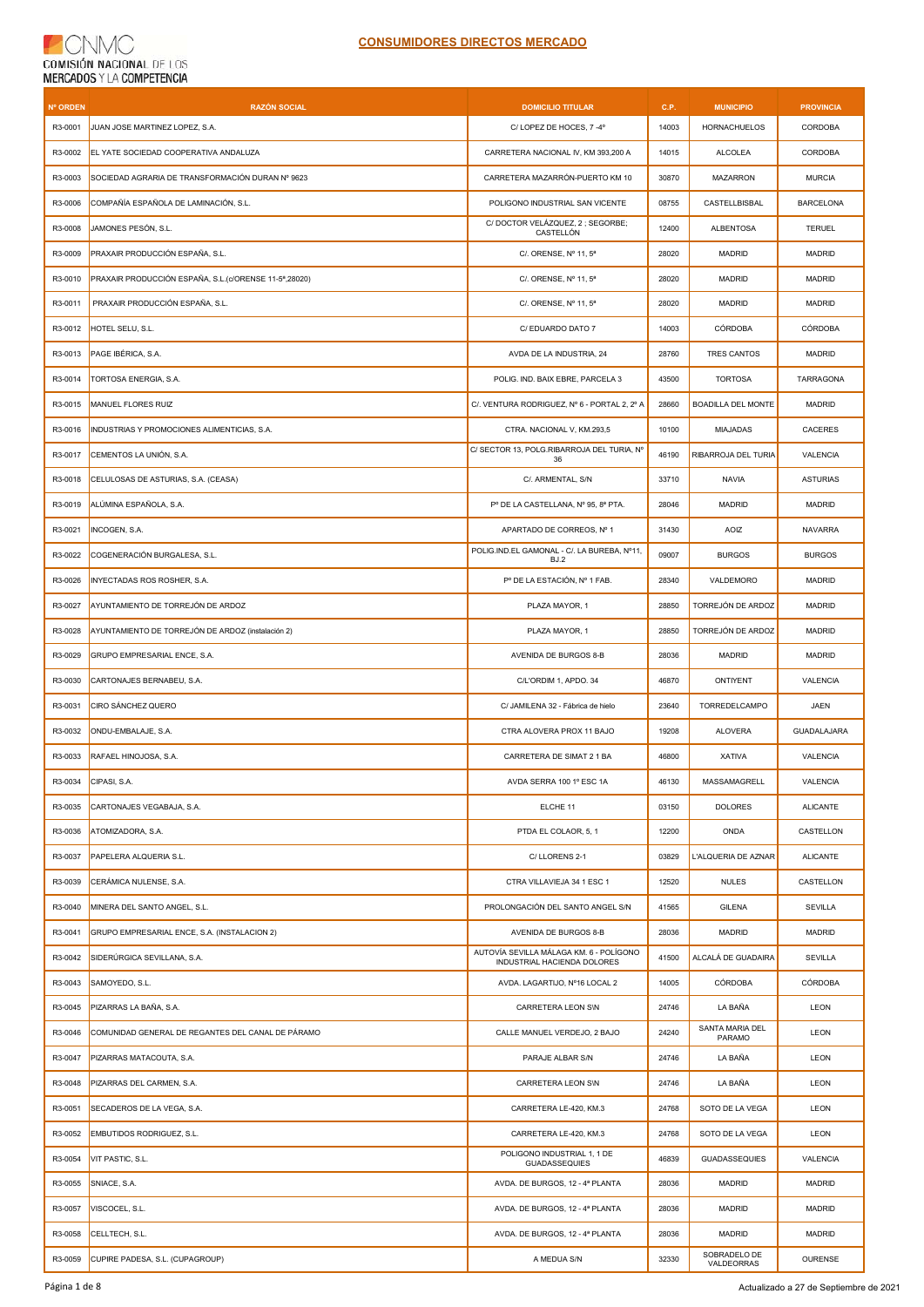## **CNMC** COMISIÓN NACIONAL DE LOS<br>MERCADOS Y LA COMPETENCIA

| <b>Nº ORDEN</b> | <b>RAZÓN SOCIAL</b>                             | <b>DOMICILIO TITULAR</b>                                  | C.P.  | <b>MUNICIPIO</b>                     | <b>PROVINCIA</b>                 |
|-----------------|-------------------------------------------------|-----------------------------------------------------------|-------|--------------------------------------|----------------------------------|
| R3-0061         | ARMADILLA, S.L.U. (CUPAGROUP)                   | A MEDUA S/N                                               | 32330 | SOBRADELO DE<br>VALDEORRAS           | <b>OURENSE</b>                   |
| R3-0062         | ENVASES SANZ BELDA, S.L.                        | POLIGONO INDUSTRIAL 7                                     | 46812 | AIELO DE MALFERIT                    | <b>VALENCIA</b>                  |
| R3-0071         | VALLES PLASTIC FILM, S.L.                       | C/ BUFADORS, 4 POL. IND. EL CARRASCOT                     | 46850 | <b>L'OLLERIA</b>                     | VALENCIA                         |
| R3-0074         | AGUAS DEL MARQUESADO, S.L.                      | CARRIZAS, 92                                              | 24191 | SAN ANDRÉS DE<br>RABANEDO            | LEÓN                             |
| R3-0076         | COMUNIDAD DE REGANTES DE MAZARRÓN               | CARRETERA MAZARRÓN-BOLNUEVO, KM 3                         | 30870 | MAZARRON                             | <b>MURCIA</b>                    |
| R3-0077         | DESALADORA LA MARINA, S.L.                      | C/ HORACIO FERNÁNDEZ INGÜANZO Nº1                         | 30880 | <b>AGUILAS</b>                       | <b>MURCIA</b>                    |
| R3-0078         | PIZARRAS LAS ARCAS, S.L.                        | LUGAR SAN PEDRO DE TRONES S/N                             | 24380 | SAN PEDRO DE<br><b>TRONES</b>        | LEÓN                             |
| R3-0079         | PIZARRAS ROZADAIS, S.L.                         | LUGAR A MEDUA S/N                                         | 32335 | CARBALLEDA DE<br>VALDEORRAS          | ORENSE                           |
| R3-0080         | PIZARRAS SANTA CRUZ, S.L.                       | LUGAR O TRIGAL S/N                                        | 32337 | CARBALLEDA DE<br>VALDEORRAS          | ORENSE                           |
| R3-0081         | PIZARRAS ARCAS PRADA, S.A.                      | LUGAR A MEDUA S/N                                         | 32335 | CARBALLEDA DE<br>VALDEORRAS          | ORENSE                           |
| R3-0082         | CERÁMICAS XUNQUEIRA, S.A.                       | LUGAR VEIGACHA                                            | 32000 | <b>JUNQUEIRA</b>                     | ORENSE                           |
| R3-0083         | ULTRANSA, S.L.                                  | LUGAR A MEDUA S/N                                         | 32335 | CARBALLEDA DE<br>VALDEORRAS          | ORENSE                           |
| R3-0084         | PIZARRAS VALDACAL, S.A.                         | LUGAR A MEDUA S/N                                         | 32335 | CARBALLEDA DE<br>VALDEORRAS          | ORENSE                           |
| R3-0085         | PIZARRAS DEL VALLE, S.L.                        | LUGAR A MEDUA S/N                                         | 32335 | CARBALLEDA DE<br>VALDEORRAS          | ORENSE                           |
| R3-0086         | PIZARRAS LA LUZ, S.L.                           | LUGAR A MEDUA S/N                                         | 32335 | CARBALLEDA DE<br>VALDEORRAS          | ORENSE                           |
| R3-0087         | CLADA, S.L.U.                                   | LUGAR A MEDUA S/N                                         | 32335 | CARBALLEDA DE<br>VALDEORRAS          | ORENSE                           |
| R3-0088         | DESALADORA DE AGUILAS, S.L.U.                   | C/ IBERIA, 8                                              | 30880 | <b>AGUILAS</b>                       | <b>MURCIA</b>                    |
| R3-0089         | GAMBASTAR, S.L.                                 | POLIGONO MONTENUEVO, S/N                                  | 09320 | VALDORROS                            | <b>BURGOS</b>                    |
| R3-0090         | ZEREP CARBÓNICAS Y AGUAS, S.A.                  | CARRIZAS, 92                                              | 24191 | SAN ANDRÉS DE<br>RABANEDO            | LEÓN                             |
| R3-0091         | CLUB NATACIÓN SANTA OLAYA                       | C/LUCERO, 4                                               | 33212 | <b>GIJÓN</b>                         | <b>ASTURIAS</b>                  |
| R3-0092         | DISTRIBUCIONES PEDRO VIVES, S.L.                | CARRETERA ONDARA, 48                                      | 03740 | <b>GATA DE GORDOS</b>                | <b>ALICANTE</b>                  |
| R3-0093         | ASTURAGUA S.I.C.A, S.A.U.                       | C/ CÁMARA, 19                                             | 33401 | AVILÉS                               | <b>ASTURIAS</b>                  |
| R3-0094         | ALMENDRA Y MIEL, S.A.                           | POL. IND. CIUDAD DEL TURRÓN, EDIFICIO<br>MUSEO DEL TURRÓN | 03100 | <b>JIJONA</b>                        | <b>ALICANTE</b>                  |
| R3-0097         | HISPANO TEX, S.A.                               | AVENIDA VIA AUGUSTA, 32                                   | 08174 | SAN CUGAT DEL<br>VALLES              | <b>BARCELONA</b>                 |
| R3-0098         | INTERCOT, S.A.                                  | C/ FABRICA NOVA S/N                                       | 08274 | SANT FELIU<br>SASSERRA               | <b>BARCELONA</b>                 |
| R3-0099         | AYUNTAMIENTO DE AVILÉS                          | PLAZA DE ESPAÑA. 1                                        | 33402 | AVILÉS                               | <b>ASTURIAS</b>                  |
| R3-0100         | THERMOLYMPIC, S.L.                              | CALLE ALEMANIA, 1                                         | 50180 | <b>UTEBO</b>                         | ZARAGOZA                         |
| R3-0101         | CALIDAD PASCUAL, S.A.U.                         | AVENIDA MANOTERAS, 24                                     | 28050 | <b>MADRID</b>                        | <b>MADRID</b>                    |
| R3-0102         | METROPOLITANO DE TENERIFE, S.A.                 | CARRETERA LA CUESTA TACO Nº124                            | 38320 | SAN CRISTÓBAL DE LA<br><b>LAGUNA</b> | SANTA CRUZ DE<br><b>TENERIFE</b> |
| R3-0103         | RIBAWOOD, S.A.                                  | CALLE ALBERT EINSTEIN 2<br>POL. IND. SAN MIGUEL, SECTOR 4 | 50830 | VILLANUEVA DE<br><b>GALLEGO</b>      | ZARAGOZA                         |
| R3-0105         | LANDS AND BUILDING, S.L.                        | CTRA. TO-7428-V KM 10                                     | 45165 | SAN MARTIN DE<br><b>MONTANBAN</b>    | <b>TOLEDO</b>                    |
| R3-0107         | <b>TEXENCA AIE</b>                              | AVENIDA ROGER DE FLOR, 4                                  | 08123 | <b>POLINYA</b>                       | <b>BARCELONA</b>                 |
| R3-0108         | BERNA TEXTIL, S.L.                              | CALLE AFUERAS S/N                                         | 08511 | SANTA MARIA DEL<br>CORCO             | <b>BARCELONA</b>                 |
| R3-0109         | EXCORXADOR COMARCAL DEL MOIANES, S.A.           | AVENIDA DEL PRAT S/N                                      | 08180 | <b>MOIA</b>                          | <b>BARCELONA</b>                 |
| R3-0110         | COBRE LAS CRUCES, S.A.U.                        | AVDA. EL GARROBO Nº4                                      | 41860 | <b>GERENA</b>                        | <b>SEVILLA</b>                   |
| R3-0111         | HILADOS BUFALIT, S.L.                           | CALLE LA PAZ S/N                                          | 46891 | <b>BUFALI</b>                        | VALENCIA                         |
| R3-0112         | COMUNIDAD DE BIENES CORTIJO LOS MIMBRALES       | CALLE DARRO 13                                            | 28002 | <b>MADRID</b>                        | <b>MADRID</b>                    |
| R3-0113         | UNIVERSIDADE DA CORUÑA                          | PASEO DE LA MAESTRANZA 9                                  | 15001 | A CORUÑA                             | A CORUÑA                         |
| R3-0114         | CONTOURGLOBAL LA RIOJA, S.L.                    | CALLE MARÍA DE MOLINA 40 8ªPLANTA                         | 28006 | <b>MADRID</b>                        | MADRID                           |
| R3-0115         | TRANSPORTES INTERURBANOS DE TENERIFE, S.A.U.    | PUNTA ANAGA 1, CUEVAS BLANCAS                             | 38111 | SANTA CRUZ DE<br><b>TENERIFE</b>     | SANTA CRUZ DE<br><b>TENERIFE</b> |
| R3-0116         | ACEITUNERA DEL NORTE DE CACERES SCL DE 2º GRADO | POL. IND. MONTEHERMOSO FASE II PARCELA 33                 | 10810 | <b>MONTEHERMOSO</b>                  | CACERES                          |
| R3-0117         | GAVIPLAS, S.L.                                  | CTRA. NACIONAL 340, KM 165                                | 46893 | <b>ALFARRASI</b>                     | <b>VALENCIA</b>                  |
| R3-0118         | PLASVIDAVI INYECCION, S.L.                      | CALLE LES ERES Nº48                                       | 46812 | AIELO DE MALFERIT                    | VALENCIA                         |
| R3-0123         | EMILIO ESTEBAN, S.A.                            | CTRA. VALLADOLID-TÓRTOLES<br>KM 7,5                       | 47170 | RENEDO                               | VALLADOLID                       |
| R3-0124         | COPO ZARAGOZA, S.A.U.                           | POLIGONO INDUSTRIAL CORONA S/N                            | 50740 | FUENTES DE EBRO                      | ZARAGOZA                         |
| R3-0127         | PIENSOS DARUZ, S.L.                             | CARRETERA ZAFRA-LOS SANTOS S/N                            | 06300 | ZAFRA                                | <b>BADAJOZ</b>                   |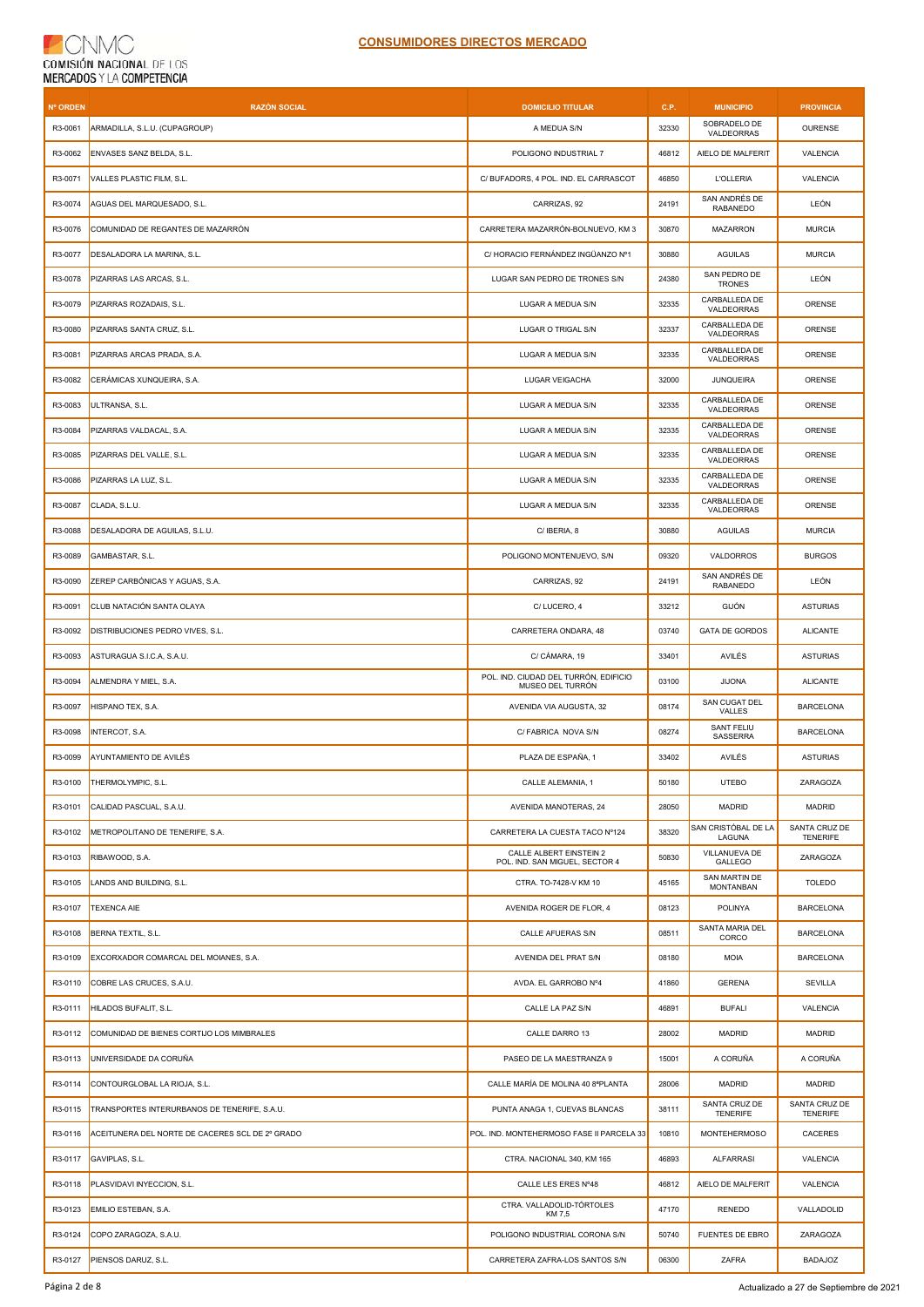## CNMC  $\left($ COMISIÓN NACIONAL DE LOS

| Nº ORDEN | <b>RAZÓN SOCIAL</b>                                        | <b>DOMICILIO TITULAR</b>                                | C.P.  | <b>MUNICIPIO</b>                     | <b>PROVINCIA</b>                 |
|----------|------------------------------------------------------------|---------------------------------------------------------|-------|--------------------------------------|----------------------------------|
| R3-0128  | FORESTA TERRENOS, S.L.                                     | C/ CASTELLO, 88 1ª                                      | 28006 | <b>MADRID</b>                        | <b>MADRID</b>                    |
| R3-0129  | TOURIN EUROPEO, S.A.                                       | C/ LAS MARGARITAS S/N                                   | 35100 | SAN BARTOLOMÉ DE<br>TIRAJANA         | <b>LAS PALMAS</b>                |
| R3-0130  | COMUNIDAD DE AGUAS POZO DE LA FLORIDA                      | PUERTA CANSECO, Nº11 BJ IZDA. LOCAL 2                   | 38003 | SANTA CRUZ DE<br><b>TENERIFE</b>     | SANTA CRUZ DE<br><b>TENERIFE</b> |
| R3-0131  | RIO HOSTERIA DECORACIÓN, S.A.                              | AVDA. ADOLFO DIAZ AMBRONA, 13                           | 06006 | <b>BADAJOZ</b>                       | <b>BADAJOZ</b>                   |
| R3-0132  | SULAYR GLOBAL SERVICE, S.L.                                | AUTOVÍA A-92, SALIDA 303 CARRETERA<br>HERNAN S/N KM 3,5 | 18511 | VALLE DEL ZALABI                     | <b>GRANADA</b>                   |
| R3-0134  | CONSORCIO DE LA ZONA FRANCA DE VIGO                        | LUGAR BOUZAS S/N                                        | 36208 | <b>VIGO</b>                          | <b>PONTEVEDRA</b>                |
| R3-0135  | LEVANTINA INDUSTRIAL DEL PLÁSTICO, S.A.                    | CARRETERA DE ALICANTE KM 1,4                            | 03680 | ASPE                                 | <b>ALICANTE</b>                  |
| R3-0136  | COMERCIAL JESUMAN, S.A.                                    | AVENIDA FCO. MIRANDA 14                                 | 38430 | ICOD DE LOS VINOS                    | SANTA CRUZ DE<br><b>TENERIFE</b> |
| R3-0146  | ELECTRÓNICOS RADISA, S.A.                                  | C/ FERMINA SEVILLANO, 5                                 | 28022 | <b>MADRID</b>                        | MADRID                           |
| R3-0164  | MODISPREM, S.A.                                            | CTRA. PG CAMPILLO EJEA, 2                               | 50800 | ZUERA                                | ZARAGOZA                         |
| R3-0169  | MOLECOR TECNOLOGIA                                         | CTRA M206 TORREJON A LOECHES                            | 28890 | LOECHES                              | <b>MADRID</b>                    |
| R3-0170  | ALUMINIOS DEL MAESTRE S.A.                                 | POLIGONO INDUSTRIAL LOS VARALES MANZAN<br>H             | 06220 | VILLAFRANCA DE LOS<br><b>BARROS</b>  | <b>BADAJOZ</b>                   |
| R3-0173  | INDUSTRIAS PLASTICAS DEL PISUERGA                          | CTRA SANTANDER PALENCIA KM 90                           | 34480 | ALAR DEL REY                         | PALENCIA                         |
| R3-0174  | COMPLEJOS DE VINILO S.A.                                   | RIENDA 4                                                | 28946 | FUENLABRADA                          | MADRID                           |
| R3-0178  | TRITURATS DE FIBRES S.L.                                   | CARRETERA VILLENA ALCUIDA CRESPINS S/N                  | 46870 | <b>ONTENIENTE</b>                    | VALENCIA                         |
| R3-0181  | MANDRILADORA ALPESA S.L.                                   | C/ DE LA ESTACIÓN S/N                                   | 04676 | TAVERNES DE LA<br><b>VALLDIGNA</b>   | VALENCIA                         |
| R3-0184  | ALIMENGOMERA S.A.                                          | POLIGONO EL MAYORAZGO, CALLE INGENIERO<br>CERVERA 1     | 38110 | STA CRUZ DE<br><b>TENERIFE</b>       | <b>TENERIFE</b>                  |
| R3-0185  | NORTEHIPERTENERIFE S.L.                                    | CR BOTANICO CC CUPULA LC 29                             | 38400 | PUERTO DE LA CRUZ                    | <b>TENERIFE</b>                  |
| R3-0186  | CORPORACIÓN ALIMENTARIA DE GUISSONA S.A.                   | TRASPALAU 8                                             | 25210 | <b>GUISSONA</b>                      | LLEIDA                           |
| R3-0190  | FUNDACIÓN RAMON REY ARDID                                  | C/ GUILLEN DE CASTRO 2-4                                | 50018 | ZARAGOZA                             | ZARAGOZA                         |
| R3-0191  | SOCIEDAD COOP. AGRARIA "SAN MARTIN" DE BELCHITE            | C/ MAYOR, S/N BJ                                        | 50130 | <b>BELCHITE</b>                      | ZARAGOZA                         |
| R3-0192  | TECMOPLAS, S.A.                                            | AVDA. DE FRANCISCO DE GOYA, S/N                         | 50693 | <b>TORRES DE</b><br><b>BERRELLEN</b> | ZARAGOZA                         |
| R3-0193  | LA NIÑA DEL SUR, S.L.                                      | C/ POLIDEPORTIVO, S/N                                   | 30162 | SANTA CRUZ                           | <b>MURCIA</b>                    |
| R3-0194  | COOPERATIVAS OURENSANAS, S.C.G.                            | SANTA CRUZ DE ARRABALDO, S/N                            | 32990 | <b>OURENSE</b>                       | <b>OURENSE</b>                   |
| R3-0195  | INFOYMA, S.L.                                              | PARAJE DENOMINADO ESCUNATAR BAJA, S/N                   | 02400 | <b>HELLIN</b>                        | <b>ALBACETE</b>                  |
| R3-0196  | SUAVIZANTES Y PLASTIFICANTES BITUMINOSOS, S.L.             | POLÍGONO INDUSTRIAL CASTILLA CHESTE VIAL<br>NUM. 6      | 46380 | <b>CHESTE</b>                        | VALENCIA                         |
| R3-0197  | <b>OSUNA MISSION, S.L.</b>                                 | CARRETERA LANTEJUELA, 5                                 | 41640 | <b>OSUNA</b>                         | <b>SEVILLA</b>                   |
| R3-0198  | R.N.B., S.L.                                               | POLÍGONO INDUSTRIAL LA POBLE - L'ELIANA<br>PARCELA 14   | 46185 | LA POBLA DE<br>VALLBONA              | VALENCIA                         |
| R3-0208  | MOVERJUSA, S.L.                                            | AVDA. GOMEZ LAGUNA, 127°B                               | 50009 | ZARAGOZA                             | ZARAGOZA                         |
| R3-0209  | LA FLECA DE L'EMPORDÁ, S.A.                                | POL. IND. PLA SANT JOAN, PARCELA 35                     | 17230 | PALAMOS                              | <b>GIRONA</b>                    |
| R3-0211  | MINAS DE ALCÁNTARA, S.L.                                   | CARRETERA PLASENCIA KM. 25                              | 10810 | <b>MONTEHERMOSO</b>                  | CÁCERES                          |
| R3-0213  | HIJOS DE ALFONSO GARRIDO DELGADO, S.A.                     | CARRETERA MADRID-HUELVA KM. 600<br>HECTÓMETRO 6         | 21700 | <b>HUELVA</b>                        | <b>HUELVA</b>                    |
| R3-0214  | NIVASPLAST RECICLADOS, S.L.                                | AUTOVIA A-92 KM. 318 - POLÍGONO 505,<br>PARCELA 3       | 18512 | DÓLAR                                | GRANADA                          |
| R3-0215  | TRANSFORMADOS TORRES MARTÍ, S.L. UNIPERSONAL               | POLÍGONO INDUSTRIAL PAULES, PARCELA 53,<br>54, 55       | 22400 | MONZÓN                               | <b>HUESCA</b>                    |
| R3-0216  | PLÁSTICOS BIOSCA, S.A.                                     | CR N-340 CRUCE CON BENISUERA S/N                        | 46893 | <b>ALFARRASI</b>                     | VALENCIA                         |
| R3-0217  | EXTREMEÑA DE ARROCES, S. COOP. ÚLTIMO GRADO                | CARRETERA NACIONAL V, KM 294                            | 10100 | MIAJADAS                             | <b>CÁCERES</b>                   |
| R3-0218  | S. COOP. LIMITADA NTRA. SRA. DEL PRADO DE CASAR DE CÁCERES | CARRETERA CINCUNVALACION S/N                            | 10190 | CASAR DE CÁCERES                     | CÁCERES                          |
| R3-0219  | TEXTIL A. ORTIZ, S.A.U.                                    | POL. INDUSTRIAL CAN VINYALS<br>C/ ROGER DE FLOR Nº6     | 08130 | SANTA PERPETUA DE<br><b>MOGODA</b>   | <b>BARCELONA</b>                 |
| R3-0221  | AGROPECUARIA SOCIEDAD AGRARIA DE TRANSFORMACIÓN            | AVENIDA DE MADRID Nº75                                  | 06400 | DON BENITO                           | BADAJOZ                          |
| R3-0222  | PESCADOS MAÑERO, S.L.                                      | CALLE RIOJA, PARCELA 72                                 | 50500 | <b>TARAZONA</b>                      | ZARAGOZA                         |
| R3-0224  | CENTRAL DE COMPRAS DE SUPERMERCADOS CANARIOS, S.L.         | CALLE JOSEFINA MAYOR Nº3                                | 35219 | <b>TELDE</b>                         | <b>LAS PALMAS</b>                |
| R3-0225  | CERTEST BIOTEC, S.L.                                       | POL. IND. RIO GALLEGO II<br>C/J, N <sup>o</sup> 1       | 50840 | SAN MATEO DE<br><b>GALLEGO</b>       | ZARAGOZA                         |
| R3-0226  | PONSFIL, S.A.                                              | CALLE JOAN MONPEO, 30                                   | 08223 | <b>TERRASSA</b>                      | <b>BARCELONA</b>                 |
| R3-0228  | EMBELLECIMIENTOS TEXTILES, S.A.                            | CARRETERA CARMEN KM 0,480                               | 08787 | POBLA DE<br>CLARAMUNT                | <b>BARCELONA</b>                 |
| R3-0229  | ANTIGUA VENTA LA ROMERA, S.L.                              | AUTOVÍA DE MADRID-ZARAGOZA KM 285                       | 50290 | EPILA                                | ZARAGOZA                         |
| R3-0230  | EXCMO. AYUNTAMIENTO DE CANFRANC                            | PLAZA DEL AYUNTAMIENTO Nº1                              | 22880 | CANFRANC                             | <b>HUESCA</b>                    |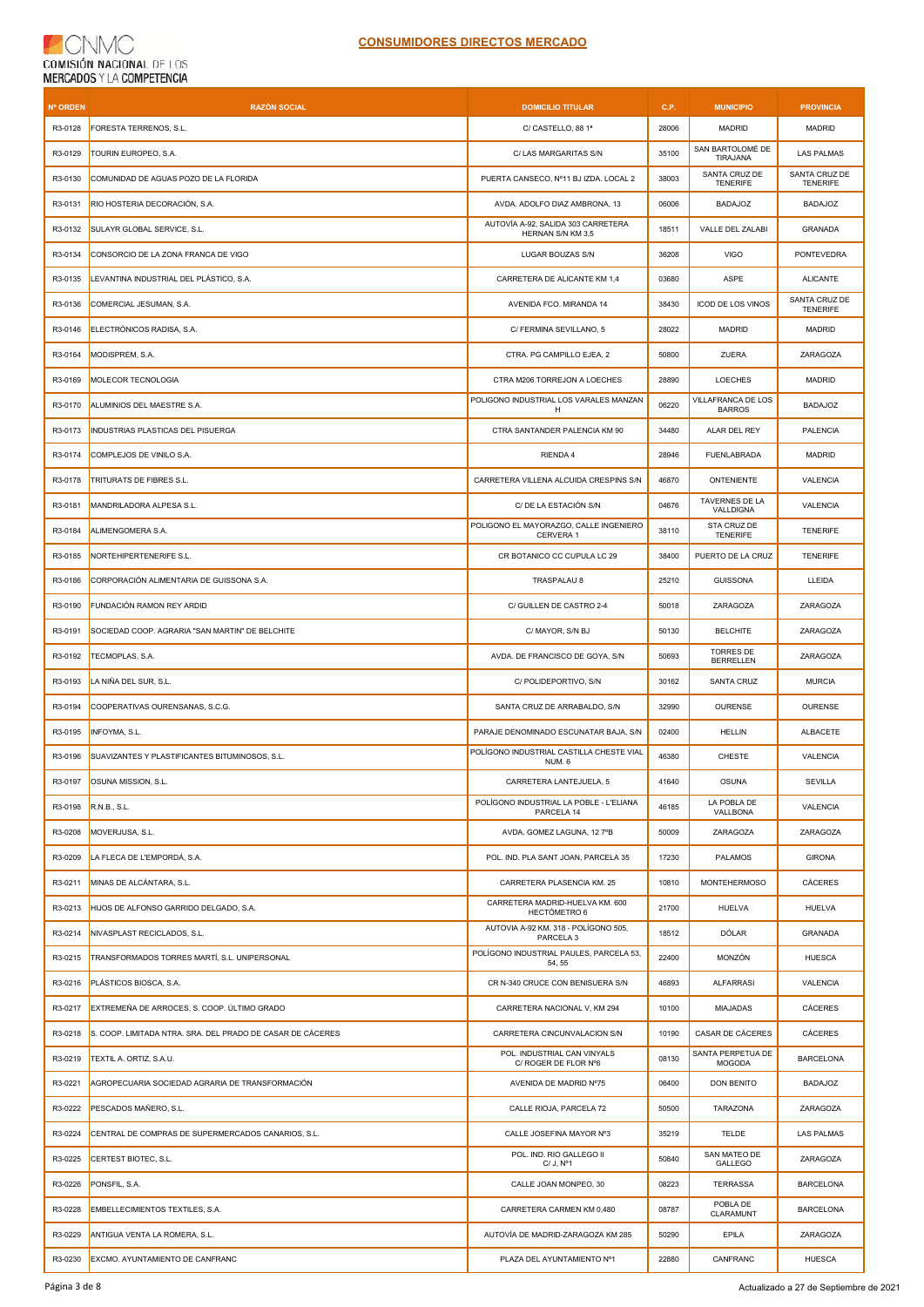## **CNMC** COMISIÓN NACIONAL DE LOS

| Nº ORDEN | <b>RAZÓN SOCIAL</b>                                   | <b>DOMICILIO TITULAR</b>                                | C.P.  | <b>MUNICIPIO</b>                 | <b>PROVINCIA</b> |
|----------|-------------------------------------------------------|---------------------------------------------------------|-------|----------------------------------|------------------|
| R3-0231  | SAT N 1596 NUFRI RESP LIMIT                           | CTRA. DE PALAU KM.1                                     | 25230 | <b>MOLLERUSSA</b>                | LÉRIDA           |
| R3-0233  | TVITEC SYSTEM GLASS, S.L.                             | PASEO DE LA CASTELLANA, 143 6ª PLANTA                   | 28046 | <b>MADRID</b>                    | <b>MADRID</b>    |
| R3-0234  | HERMANOS MARISTAS PROVINCIA IBÉRICA                   | AVENIDA DE JESUITAS, 34                                 | 28805 | ALCALÁ DE HENARES                | MADRID           |
| R3-0236  | CREARA CONSULTORES, S.L.                              | CALLE MONTE ESQUINZA Nº26                               | 28010 | <b>MADRID</b>                    | <b>MADRID</b>    |
| R3-0237  | REYSAN ATLANTIC, S.L.                                 | POL. LA DEHESA, 13-14 BAJO                              | 42100 | AGREDA                           | SORIA            |
| R3-0238  | ARASOL, S.L.                                          | CARRETERA ARAHAL-MORON KM 0,4                           | 41600 | ARAHAL                           | <b>SEVILLA</b>   |
| R3-0239  | BIOFOSIL, S.L.                                        | CARRETERA CV-10 KM 38                                   | 12810 | CABANES                          | CASTELLÓN        |
| R3-0241  | REPSOL QUÍMICA, S.A.                                  | C/ MÉNDEZ ÁLVARO, 44                                    | 28045 | <b>MADRID</b>                    | <b>MADRID</b>    |
| R3-0243  | ALCOMOBI, S.L.                                        | POLÍGONO INDUSTRIAL, PARCELA 23                         | 44550 | <b>ALCORISA</b>                  | <b>TERUEL</b>    |
| R3-0244  | JAVEL OIL CORPORATION, S.L.                           | <b>BARRIO EL TOCIAL S/N</b>                             | 39530 | <b>REOCIN</b>                    | CANTABRIA        |
| R3-0245  | COMBUSTIBLES DEL CANTÁBRICO, S.L.                     | AVDA. DE LOS CASTROS Nº33 PORTAL 2, 8º                  | 39005 | SANTANDER                        | CANTABRIA        |
| R3-0246  | SILMOR 2011, S.L.                                     | CARRETERA EMBID KM 0,6                                  | 50300 | CALATAYUD                        | ZARAGOZA         |
| R3-0247  | PRODUCTOS UGARSA, S.L.                                | C/ PRADOS S/N                                           | 42113 | MATALEBRERAS                     | SORIA            |
| R3-0248  | EXPLOTACIONES GANADERAS LABORDAS, S.L.                | PARAJE TABERNILLAS                                      | 50660 | <b>TAUSTE</b>                    | ZARAGOZA         |
| R3-0249  | CAMPANALES BALAGUER AGRICOLA, S.L.                    | C/ESCUELAS, 7                                           | 50793 | <b>FABARA</b>                    | ZARAGOZA         |
| R3-0250  | INDUSTRIAS CAFOR, S.A.                                | C/ RIERA Nº35                                           | 08329 | TEIA                             | <b>BARCELONA</b> |
| R3-0254  | ACEROS PARA LA CONSTRUCCIÓN, S.A.                     | POLIG SANT VICENC S/N                                   | 08755 | CASTELLBISBAL                    | <b>BARCELONA</b> |
| R3-0255  | GLOBAL SPECIAL STEEL PRODUCTS, S.A.                   | AVDA. JOSÉ MARÍA QUIJANO S/N                            | 39400 | LOS CORRALES DE<br><b>BUELNA</b> | CANTABRIA        |
| R3-0256  | MOREDA RIVIERE TREFILERÍAS, S.A.                      | AVDA. PRÍNCIPE ASTURIAS S/N                             | 33212 | GIJÓN                            | <b>ASTURIAS</b>  |
| R3-0257  | FERIMET, S.L.                                         | C/ FERRALLA, 12                                         | 08755 | CASTELLBISBAL                    | <b>BARCELONA</b> |
| R3-0258  | MATADERO EL CABEZO DE LA PLATA, S.L.                  | C/LOS UBEDA, 1                                          | 30164 | CABEZO DE PLATA                  | <b>MURCIA</b>    |
| R3-0260  | EL PARAISO DEL CERDO, S.L.                            | C/ SAN BARTOLOMÉ, 22                                    | 50660 | <b>TAUSTE</b>                    | ZARAGOZA         |
| R3-0261  | FRISORIA, S.A.                                        | POL. LAS CASAS CALLE H 214 BAJO                         | 42005 | SORIA                            | SORIA            |
| R3-0262  | SANCHO DE BORJA, S.L.                                 | PLAZA DE SAN FRANCISCO, 6                               | 50540 | <b>BORJA</b>                     | ZARAGOZA         |
| R3-0264  | AYUNTAMIENTO DE RIVAS-VACIAMADRID                     | PLAZA DE LA CONSTITUCIÓN, 1                             | 28522 | RIVAS-VACIAMADRID                | <b>MADRID</b>    |
| R3-0265  | REPSOL PETRÓLEO, S.A.                                 | C/ MÉNDEZ ÁLVARO, 44                                    | 28045 | <b>MADRID</b>                    | <b>MADRID</b>    |
| R3-0266  | ELECTROQUÍMICA ONUBENSE, S.L.U.                       | POL. INDUSTRIAL NUEVO PUERTO S/N                        | 21810 | PALOS DE LA<br><b>FRONTERA</b>   | <b>HUELVA</b>    |
| R3-0267  | NATURVILLA SOCIEDAD COOPERATIVA DE CASTILLA LA MANCHA | POL. VEINTITRÉS Nº77                                    | 02270 | VILLAMALEA                       | ALBACETE         |
| R3-0268  | CELSA ATLANTIC, S.L.                                  | CANAL DE SANTO TOMÁS, S/N POL. INDUSTRIAL<br>DE GAMARRA | 01013 | VITORIA-GASTEIZ                  | ARABA/ÁLAVA      |
| R3-0269  | GRUPO EMPRESARIAL PALACIOS ALIMENTACIÓN, S.A.U.       | CTRA. DE LOGROÑO, S/N                                   | 26120 | ALBELDA DE IREGUA                | LA RIOJA         |
| R3-0270  | ESTACIÓN CENTRAL DE AUTOBUSES DE ZARAGOZA, S.A.       | AVDA, NAVARRA, 80                                       | 50004 | ZARAGOZA                         | ZARAGOZA         |
| R3-0273  | EZEQUIEL CUATRO 2013, S.L.                            | C/ ANCHA, 20                                            | 24003 | LEÓN                             | LEÓN             |
| R3-0274  | PERSAN, S.A.                                          | C/ PINO ALBAR Nº2                                       | 41016 | <b>SEVILLA</b>                   | SEVILLA          |
| R3-0275  | FOMENTO DE MÁRMOLES, S.L.                             | PARTIDA PLA-MONTEAGUDO S/N                              | 03660 | NOVELDA                          | <b>ALICANTE</b>  |
| R3-0276  | ESTACIÓN DE SERVICIO VICÁLVARO, S.A.U.                | AVDA. DE DAROCA Nº332                                   | 28032 | <b>MADRID</b>                    | <b>MADRID</b>    |
| R3-0277  | COREN AGROINDUSTRIAL, S.A.U.                          | SANTA CRUZ DE ARRABALDO, S/N                            | 32990 | ORENSE                           | ORENSE           |
| R3-0278  | CENTRO DE PROCESADO DE SUBPRODUCTOS, S.L.             | SANTA CRUZ DE ARRABALDO, S/N                            | 32990 | ORENSE                           | ORENSE           |
| R3-0279  | NOVAFRIGSA, S.A.                                      | LG. LAMABLANCA                                          | 27181 | COESES                           | LUGO             |
| R3-0280  | FRIGOLOURO, S.A.                                      | CL. EULOGIO GOMEZ-FRANQUEIRA                            | 36400 | O PORRIÑO                        | PONTEVEDRA       |
| R3-0281  | HARINAS POLO, S.A.                                    | CM HARINERA 0                                           | 50830 | VILLANUEVA DE<br>GALLEGO         | ZARAGOZA         |
| R3-0282  | TGB, S.A.                                             | C/ SANT RAMON Nº22                                      | 08786 | CAPELLADES                       | <b>BARCELONA</b> |
| R3-0283  | MIGASA ACEITES, S.L.U.                                | CARRETERA MADRID-CÁDIZ S/N                              | 41703 | DOS HERMANAS                     | SEVILLA          |
| R3-0284  | MIGASA ENVASADO, S.L.U.                               | CARRETERA MADRID-CÁDIZ KM. 556                          | 41703 | DOS HERMANAS                     | SEVILLA          |
| R3-0285  | OLEOCASTELLAR, S.A.                                   | CARRETERA DE ÚBEDA A VILLAMANRIQUE S/N                  | 23260 | CASTELLAR                        | JAÉN             |
| R3-0286  | OLEO VERDE, S.L.                                      | CARRETERA MADRID-CÁDIZ KM. 556                          | 41703 | <b>DOS HERMANAS</b>              | <b>SEVILLA</b>   |
| R3-0287  | PROTEINAS DEL OLIVO, S.A.                             | CARRETERA CAÑADA DEL ROSAL, 1                           | 41430 | LA LUISIANA                      | <b>SEVILLA</b>   |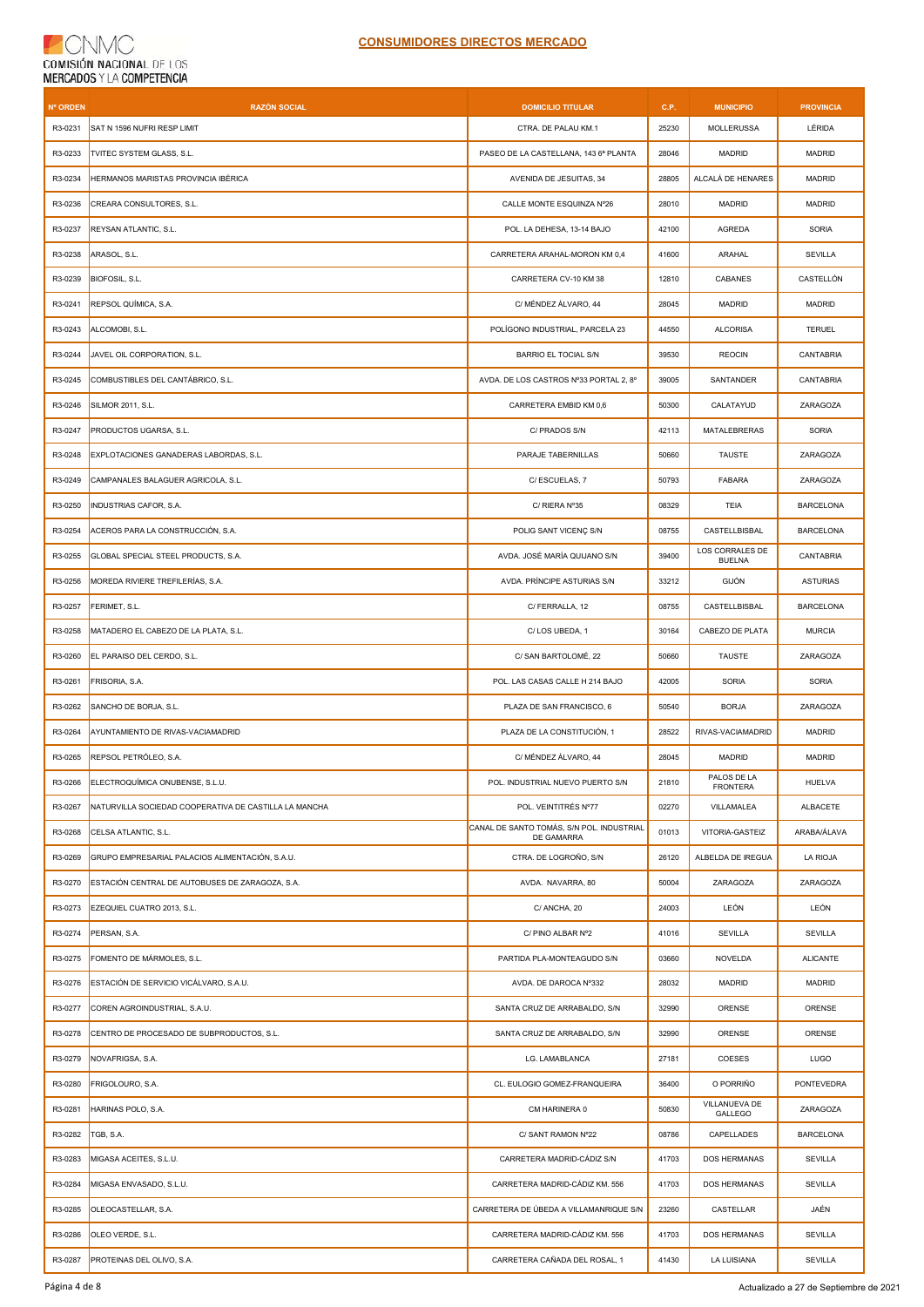## **CNMC** COMISIÓN NACIONAL DE LOS

| <b>Nº ORDEN</b> | <b>RAZÓN SOCIAL</b>                            | <b>DOMICILIO TITULAR</b>                                   | C.P.  | <b>MUNICIPIO</b>                 | <b>PROVINCIA</b> |
|-----------------|------------------------------------------------|------------------------------------------------------------|-------|----------------------------------|------------------|
| R3-0288         | PESCADERIAS SAN SEBASTIAN, S.L.U.              | AVENIDA BIESCAS, 27                                        | 22600 | <b>SABIÑANIGO</b>                | <b>HUESCA</b>    |
| R3-0289         | LASIAN TECNOLOGIA DEL CALOR, S.L.              | POL. IND. LAS NORIAS. AVDA. DE VALENCIA                    | 50450 | <b>MUEL</b>                      | ZARAGOZA         |
| R3-0290         | BINGO CIUDADELA, S.A.                          | AVENIDA SANCHO EL PUENTE 20 BAJO 2                         | 31007 | PAMPLONA                         | <b>NAVARRA</b>   |
| R3-0291         | MADRID FLY, S.L.                               | CTRA. CANILLAS, 22 BAJO                                    | 28043 | <b>MADRID</b>                    | <b>MADRID</b>    |
| R3-0292         | AUTOSERVICIO ROMERO, S.L.                      | C/ ALTA SAN AGUSTIN, S/N                                   | 46300 | UTIEL                            | VALENCIA         |
| R3-0294         | ARAGON WAGEN, S.L.U.                           | AVDA NAVARRA, 135 BAJO                                     | 50014 | ZARAGOZA                         | ZARAGOZA         |
| R3-0295         | REPSOL BUTANO, S.A                             | MENDEZ ALVARO, 44                                          | 28045 | <b>MADRID</b>                    | MADRID           |
| R3-0296         | FRUTAS AURELIO, S.L.                           | CRTA N211, PK 329,5                                        | 22520 | <b>FRAGA</b>                     | <b>HUESCA</b>    |
| R3-0297         | SARSA GRANELL, S.L.U.                          | PASAJE DE UNIÓN JAQUESA S/N BAJO HOTEL                     | 22700 | <b>JACA</b>                      | <b>HUESCA</b>    |
| R3-0298         | OVLAC FABRICACION DE MAQUINARIA AGRICOLA, S.A. | C/ TAF NUM 163 POLIGONO INDUSTRIAL                         | 34200 | VENTA DE BAÑOS                   | PALENCIA         |
| R3-0299         | MATERIALES DE CONSTRUCCION CALETA, S.L.        | CR NACIONAL 332 KM 191                                     | 03740 | <b>GATA DE GORGOS</b>            | <b>ALICANTE</b>  |
| R3-0300         | ASTURPESCA, S.L.                               | C/ TRAVESIA DE LA INDSUTRIA 74, POLIGONO<br>LAS AROBIAS    | 33400 | AVILÉS                           | <b>ASTURIAS</b>  |
| R3-0302         | HORMIGONES CALETA, S.A.                        | CR MURCIA VALENCIA 163                                     | 03740 | <b>GATA DE GORGOS</b>            | <b>ALICANTE</b>  |
| R3-0305         | COMUNIDAD REGANTES PALOS DE LA FRONTERA        | POLIGONO INDUSTRIAL SAN JORGE 159                          | 21810 | PALOS DE LA<br><b>FRONTERA</b>   | <b>HUELVA</b>    |
| R3-0306         | HOTEL SANTO DOMINGO, S.L.                      | CL SANTO DOMINGO, 14                                       | 09610 | SANTO DOMINGO DE<br><b>SILOS</b> | <b>BURGOS</b>    |
| R3-0307         | AGRARIA PLANA DE VIC I SECCIO DE CREDIT        | CALLE OBISPO MORGADES 4                                    | 08500 | <b>VIC</b>                       | <b>BARCELONA</b> |
| R3-0308         | COLUMBIAN CARBON SPAIN, S.L.                   | BARRIO LA MINA S/N                                         | 39792 | GAJANO                           | CANTABRIA        |
| R3-0309         | SELECT SERVICE PARTNER, S.A                    | AVDA. SALAMANCA, 1-B, BAJO ME17 ADIF                       | 03003 | <b>ALICANTE</b>                  | <b>ALICANTE</b>  |
| R3-0310         | SUCESORES DE FLORENCIO MUÑOZ S.L.              | PLAZA CARLOS CASTEL 23                                     | 44001 | <b>TERUEL</b>                    | <b>TERUEL</b>    |
| R3-0311         | COMPAÑÍA LOGÍSTICA DE HIDROCARBUROS CLH, S.A.  | C/TITÁN, 13                                                | 28045 | <b>MADRID</b>                    | <b>MADRID</b>    |
| R3-0312         | SERVICIO EXTREMEÑO DE SALUD                    | AVDA. CRISTOBAL COLON                                      | 06800 | MÉRIDA                           | <b>BADAJOZ</b>   |
| R3-0316         | MOMICAL HOSTELERA S.L.                         | C/ DEMETRIO GALAN BERGUA, 1                                | 50017 | ZARAGOZA                         | ZARAGOZA         |
| R3-0317         | SOMISAL, S.A.                                  | AV VALDELAPARRA 3-1                                        | 28108 | <b>ALCOBENDAS</b>                | MADRID           |
| R3-0318         | CRESTAS LA GALETA, S.A.                        | AVENIDA VALDELAPARRA 3-1                                   | 28108 | <b>ALCOBENDAS</b>                | <b>MADRID</b>    |
| R3-0319         | INTERXION ESPAÑA, S.A.U.                       | C/ ALBASANZ, 71                                            | 28037 | <b>MADRID</b>                    | MADRID           |
| R3-0320         | GARROFAS Y ALMENDRAS TORRES, S.L.              | C/ SEQUIA DE TORMOS, 11                                    | 46930 | QUART DE POBLET                  | VALENCIA         |
| R3-0322         | CARNES FÉLIX, S.A.                             | CTRA VALENCIA ALICANTE KM 280                              | 46470 | ALBAL                            | VALENCIA         |
| R3-0324         | ANTIS GUADARRAMA, S.L.                         | POL.IND.LA MATA C/JARA 12                                  | 28440 | <b>GUADARRAMA</b>                | MADRID           |
| R3-0325         | ESTACION DE SERVICIO MAVEL, S.L.               | POLIGONO INDUSTRIAL LA LAGUNA S.ARROYO<br>CU <sub>S1</sub> | 28914 | LEGANÉS                          | <b>MADRID</b>    |
| R3-0326         | APOLOCUATRO, S.L                               | C/PINETA NUM 4                                             | 22330 | <b>AINSA</b>                     | <b>HUESCA</b>    |
| R3-0327         | GESDEGAS, S.L.                                 | CARRETERA M-516 PL 0.5 POL EL CARRALERO                    | 28222 | MAJADAHONDA                      | <b>MADRID</b>    |
| R3-0328         | ESTACIÓN DE SERVICIO ALZA, S.L                 | AUTOVIA A-3 MADRID-VALENCIA KM 341,                        | 46394 | <b>TURIA</b>                     | VALENCIA         |
| R3-0329         | ESTACIÓN DE SERVICIOS SAN ANTONIO, S.L         | CARRETERA M-516 PL 0.5 POL EL CARRALERO                    | 28222 | MAJADAHONDA                      | MADRID           |
| R3-0330         | AREA DE SERVICIO VIRGEN DE LA PEÑA, S.L.       | C/ SAN MARTIN DEL PINO 23, 1º DCHA                         | 39011 | SANTANDER                        | CANTABRIA        |
| R3-0331         | MARE NOSTRUM OIL MANAGEMENT, S.L.Y             | C/NARCISO SERRA, 25, PLANTA LOCAL PUERTA<br><b>DCHA</b>    | 28007 | <b>MADRID</b>                    | <b>MADRID</b>    |
| R3-0332         | ABRIL, S.A                                     | C/NARCISO SERRA, 25, PLANTA LOCAL PUERTA<br><b>DCHA</b>    | 28007 | <b>MADRID</b>                    | <b>MADRID</b>    |
| R3-0333         | PETROLEOS DEL NORTE S.A                        | SAN MARTIN, 5                                              | 48508 | <b>MUSKIZ</b>                    | <b>BIZKAIA</b>   |
| R3-0334         | CAMPSA ESTACIONES DE SERVICIO, S.A.            | MENDEZ ALVARO, 44                                          | 28045 | MADRID                           | MADRID           |
| R3-0337         | <b>FLAMAGAS LLINARS SLU</b>                    | EDIFIO DE LA MARINA C/ METAL.LURGIA Nº 38-42               | 08038 | <b>BARCELONA</b>                 | <b>BARCELONA</b> |
| R3-0338         | HERMAPINCO S.L                                 | DISEM CASA MERINO Nº 1                                     | 30154 | <b>MURCIA</b>                    | <b>MURCIA</b>    |
| R3-0340         | CASTELLAR VIDRIO S.A                           | PG PLA BRUGERA, CL BERGUEDA 67                             | 08211 | CASTELLAR DEL<br>VALLÉS          | <b>BARCELONA</b> |
| R3-0342         | SPINREACT SAU                                  | CTRA. SANTA COLOMA, 7                                      | 17176 | VALL D'EN BAS, LA                | <b>GIRONA</b>    |
| R3-0343         | BACAICOA INDUSTRIAS PLÁSTICAS                  | CR ORICAIN KM 6                                            | 31194 | EZCABARTE                        | <b>NAVARRA</b>   |
| R3-0344         | COMUNIDAD DE REGANTES DE AGUILAS               | C/IBERIA,8                                                 | 30880 | ÁGUILAS                          | <b>MURCIA</b>    |
| R3-0345         | ONDOAN SERVICIOS, S.A.                         | PARQUE TECNOLOGICO DE BIZKAIA, EDIFICIO<br>101 C           | 48170 | ZAMUDIO                          | <b>BIZKAIA</b>   |
| R3-0346         | <b>GEOTEXAN</b>                                | AV. CONCHA ESPINA, 5                                       | 21660 | MINAS DE RIOTINTO                | HUELVA           |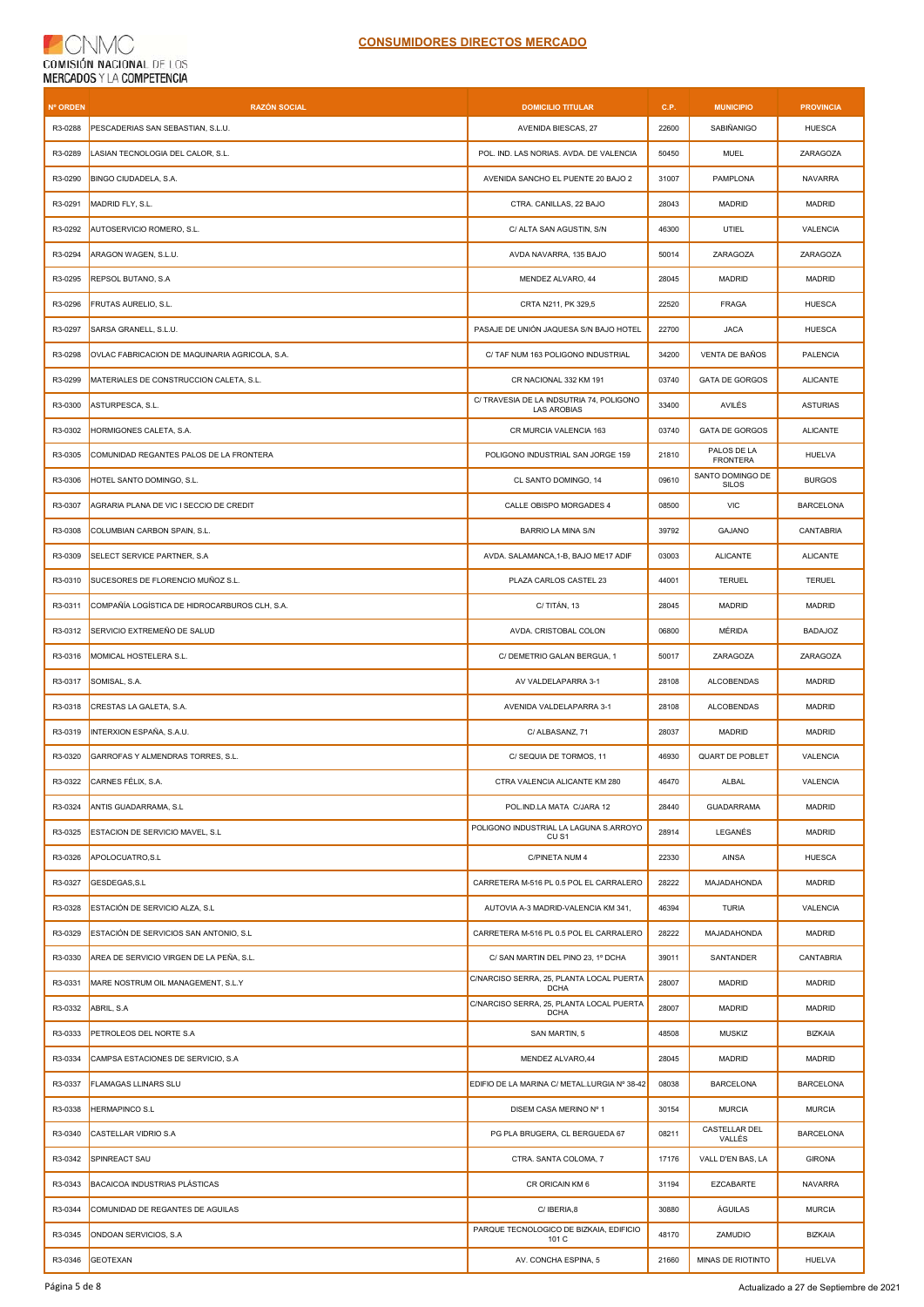## CNMC  $\left($ COMISIÓN NACIONAL DE LOS

| <b>Nº ORDEN</b> | <b>RAZÓN SOCIAL</b>                        | <b>DOMICILIO TITULAR</b>                                | C.P.  | <b>MUNICIPIO</b>                       | <b>PROVINCIA</b>      |
|-----------------|--------------------------------------------|---------------------------------------------------------|-------|----------------------------------------|-----------------------|
| R3-0347         | FRANCISCO OLLER, S.A                       | SECTOR INDUSTRIAL EL TRUST - CTRA. C-65<br>KM 16,5      | 17244 | CASSÁ DE LA SELVA                      | <b>GIRONA</b>         |
| R3-0348         | CALERA DE ALZO, SL.                        | <b>BARRIO EGILEOR, S/N</b>                              | 20268 | <b>ALTZO</b>                           | <b>GUIPUZKOA</b>      |
| R3-0349         | DOLOMITAS DEL NORTE, S.A                   | <b>BARRIO SANTULLAN S/N</b>                             | 39706 | CASTRO-URDIALES                        | CANTABRIA             |
| R3-0350         | PERFILES CONFORMADOS EN FRIO S.A           | C/ BENJAMIN FRANKLIN 6                                  | 50830 | VILLANUEVA DE<br>GÁLLEGO               | ZARAGOZA              |
| R3-0351         | <b>IBINTUR, S.A</b>                        | C/ DE LA MURTRA,5                                       | 07817 | SANT JOSEP DE SA<br><b>TALAIA</b>      | <b>ISLAS BALEARES</b> |
| R3-0352         | ACEROS INOXIDABLES OLARRA, S.A.            | CM/ LARRABARRI BIDEA ()                                 | 48180 | LOIU                                   | <b>BIZKAIA</b>        |
| R3-0353         | CONGELADOS HERBANIA S.A                    | CL LAS MIMOSAS, PARCELA 124                             | 35119 | AGÜIMES                                | PALMAS, LAS           |
| R3-0354         | ALVARYMAT INVERSIONES CANARIAS SL          | CALLE FRANCHY ROCA, NUM. 126                            | 35110 | SANTA LUCÍA DE<br>TIRAJANA             | PALMAS, LAS           |
| R3-0355         | <b>BODEGAS BILBAÍNAS S.A</b>               | C/ PARTICULAR DEL NORTE Nº 2                            | 48003 | <b>BILBAO</b>                          | <b>BIZKAIA</b>        |
| R3-0357         | MAFRESA EL IBERICO DE CONFIANZA SL         | CTRA. FREGENAL SEVILLA KM 5                             | 06340 | FREGENAL DE LA<br><b>SIERRA</b>        | <b>BADAJOZ</b>        |
| R3-0358         | SUMINISTROS ALIMENTARIOS DE LA ALDEA, S.L. | CALLE LLANETE 2 SUPERM. SPAR                            | 35478 | ALDEA DE SAN<br>NICOLAS, LA            | PALMAS, LAS           |
| R3-0359         | NUEVOS PRODUCTOS CERÁMICOS, S.A.           | POL. IND. VILAFAMÉS I, S/N                              | 12192 | VILAFAMÉS                              | CASTELLÓN             |
| R3-0360         | EUROATOMIZADO, S.A                         | CAMINO EL COLAOR, 40 - POL. IND. "EL<br>COLOMER"        | 12200 | ONDA                                   | CASTELLÓN             |
| R3-0361         | RIO TINTO CITRICOS S.L.                    | CRTA. DE GANDIA, KM. 48                                 | 46720 | VILLALONGA                             | VALENCIA              |
| R3-0363         | FERTINAGRO ORGANIA S.L.U.                  | CALLE VLLE CENIZAS, S/N                                 | 44770 | <b>ESCUCHA</b>                         | <b>TERUEL</b>         |
| R3-0364         | FERTINAGRO FERTESA S.L.U.                  | CALLE BERLIN, UN. 185, POL. INDUSTRIAL LA<br>PAZ        | 44195 | <b>TERUEL</b>                          | <b>TERUEL</b>         |
| R3-0365         | FERTINAGRO SUR S.L.                        | AVDA. FRANCISCO MONTENERGO, NUM. 5                      | 21001 | HUELVA                                 | HUELVA                |
| R3-0366         | FERTINAGRO TECNOS MAXIMA S.L.U.            | CRTA MORA DE RUBIELOS, S/N, KM. 1,8 - LA<br>ESCALERUELA | 44424 | SARRIÓN                                | <b>TERUEL</b>         |
| R3-0367         | FERTINAGRO NUTRIGENIA S.L.U.               | POLIG LOS LLANOS, NUM. 2, CALLE B                       | 44760 | <b>UTRILLAS</b>                        | <b>TERUEL</b>         |
| R3-0368         | HOTEL WELLINGTON SL                        | CALLE VELAZQUEZ 8                                       | 28001 | <b>MADRID</b>                          | <b>MADRID</b>         |
| R3-0369         | GUEROLA, S.A.                              | PASEO DE LA CASTELLAN Nº 150, 2 DC                      | 28046 | <b>MADRID</b>                          | <b>MADRID</b>         |
| R3-0370         | GONZALEZ Y ROMERO AGROCARNE S.L            | PLAZA HORTAL 21 BABI -                                  | 50220 | ARIZA                                  | ZARAGOZA              |
| R3-0372         | GRAFICAS VARIAS, S.A.                      | POLIGONO INDUSTRIAL CAN FARRE C/ ITALIA, 1              | 8770  | SANT SADURNÍ<br>D'ANOIA                | <b>BARCELONA</b>      |
| R3-0373         | LOGIFRUIT, S.L                             | AVDA. CORTES VALENCIANAS ESC.A 1ºOF2                    | 46015 | VALENCIA                               | VALENCIA              |
| R3-0374         | ARIÑO DUGLASS, S.A.                        | P.I. ROYALES BAJOS S/N                                  | 50171 | PUEBLA DE ALFINDÉN.<br>LA              | ZARAGOZA              |
| R3-0375         | MANUEL GARIN LINARES                       | PLAZA DE LOS SITIOS 18, 5° PLANTA                       | 50001 | <b>ZARAGOZA</b>                        | ZARAGOZA              |
| R3-0377         | AZTECA PRODUCTS & SERVICES, S.L.U          | CRTA. ALCORA -CASTELLON, KM 19, NUM 7                   | 12110 | ALCORA, L'                             | CASTELLON             |
| R3-0378         | SPAR 2000 S.L.                             | AVDA. ALEJANDRO DEL CASTILLO, S/N                       | 35100 | SAN BARTOLOMÉ DE<br>TIRAJANA           | PALMAS, LAS           |
| R3-0379         | SUPERMERCADOS BANDAMA S.L                  | CARRETERA DE BANDAMA 12, SANTA BRIGIDA                  | 35310 | SANTA BRÍGIDA                          | PALMAS, LAS           |
| R3-0380         | PEREZ BOLAÑOS S.L.                         | C/ MAGALLANES-ARINAGA 37                                | 35118 | AGÜIMES                                | PALMAS, LAS           |
| R3-0381         | SUPERMERCADOS MOGAN S.L.                   | AVDA DE LA CONSTITUCIÓN, Nº32                           | 35140 | MOGÁN                                  | PALMAS, LAS           |
| R3-0382         | SUPERMERCADOS HEALDE S.L.                  | C/ ALCALDE SUAREZ FRANCHY 2                             | 35400 | <b>ARUCAS</b>                          | PALMAS, LAS           |
| R3-0383         | SUPERMERCADOS ARUCAS S.L                   | C/ ALCALDE SUAREZ FRANCHY 2                             | 35400 | <b>ARUCAS</b>                          | PALMAS, LAS           |
| R3-0384         | SILVADIAZ S.L.                             | C/DONOSO CORTES, NUM. 22                                | 35450 | SANTA MARÍA DE GUÍA<br>DE GRAN CANARIA | PALMAS, LAS           |
| R3-0385         | COMERCIAL JOSALO S.L                       | C/ ALFREDO L. JONES 34                                  | 35008 | PALMAS, LAS                            | PALMAS, LAS           |
| R3-0386         | CENTRO GERIATRICO MANANTIAL. S.A           | FRANCISCO ARITIO 111                                    | 19004 | <b>GUADALAJARA</b>                     | <b>GUADALAJARA</b>    |
| R3-0387         | SUPER CIUDAD NUEVA S.L.U                   | CARRETERA DE BANDAMA 30, SANTA BRIGIDA                  | 35300 | SANTA BRÍGIDA                          | PALMAS, LAS           |
| R3-0388         | PALINVER EIVISSA, SL                       | CL MURTRA, 3                                            | 07817 | SANT JOSEP DE SA<br><b>TALAIA</b>      | <b>BALEARS, ILLES</b> |
| R3-0389         | MAZ M.C.S.S. N11                           | C/ SANCHO Y GIL N 2-4 ZARAGOZA                          | 50001 | ZARAGOZA                               | ZARAGOZA              |
| R3-0390         | NAGAMOHR S.A                               | CALLE DEL DISEÑO 9                                      | 28906 | <b>GETAFE</b>                          | <b>MADRID</b>         |
| R3-0391         | <b>INQUIBA S.A</b>                         | CRTA. MANCHITA KM 0,8                                   | 06470 | <b>GUAREÑA</b>                         | <b>BADAJOZ</b>        |
| R3-0392         | TABIQUERIA ESPECIALIZADA S.L.              | CAMINO VEGA SN                                          | 19160 | CHILOECHES                             | GUADALAJARA           |
| R3-0393         | SALAZAR HERMANOS S.A                       | C/ FLOR BAJA 3 BAJO A                                   | 28013 | MADRID                                 | <b>MADRID</b>         |
| R3-0394         | ANDALUZA DE CALES S.A                      | CARRETERA MORON - MONTELLANO KM. 3                      | 41530 | MORÓN DE LA<br><b>FRONTERA</b>         | SEVILLA               |
| R3-0395         | CALES DE LA PLANA S.A                      | PARTIDA LA PEDRERA S/N                                  | 12592 | <b>CHILCHES</b>                        | CASTELLÓN             |
| R3-0396         | CALES DE LLIERCA S.A                       | AFORES S/N                                              | 17853 | SANT JAUME DE<br>LLIERCA               | <b>GIRONA</b>         |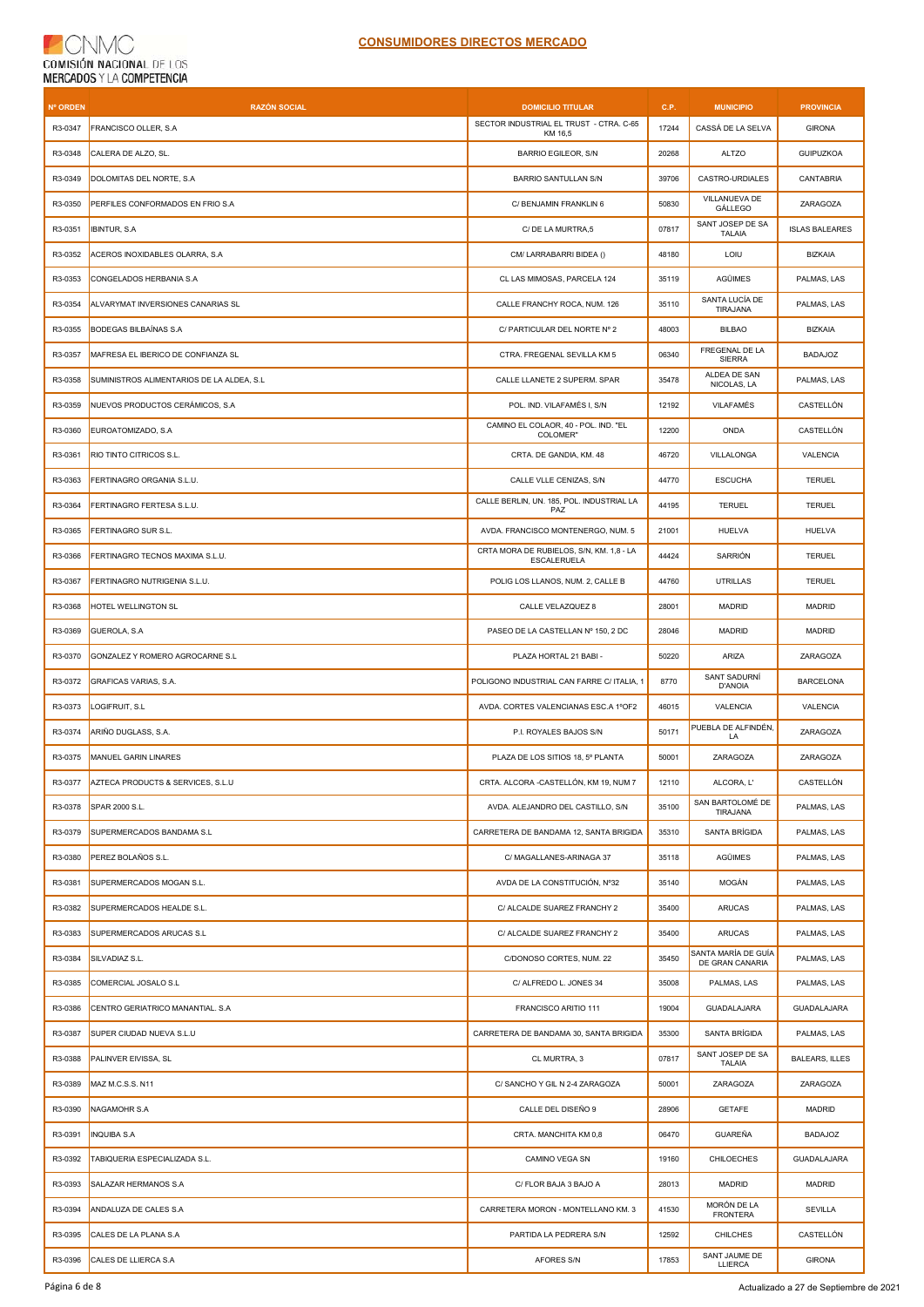## **CNMC** COMISIÓN NACIONAL DE LOS

| <b>Nº ORDEN</b> | <b>RAZÓN SOCIAL</b>                             | <b>DOMICILIO TITULAR</b>                                           | C.P.  | <b>MUNICIPIO</b>                 | <b>PROVINCIA</b>                     |
|-----------------|-------------------------------------------------|--------------------------------------------------------------------|-------|----------------------------------|--------------------------------------|
| R3-0397         | JIMTEN, S.A.                                    | CARRETERA DE OCAÑA Nº 126                                          | 3114  | <b>ALICANTE</b>                  | <b>ALICANTE</b>                      |
| R3-0400         | <b>EMBUTIDOS CAULA SL</b>                       | C/PONT DE LA BARCA, 9 GIRONA                                       | 17007 | <b>GIRONA</b>                    | <b>GIRONA</b>                        |
| R3-0401         | VIAQUA GESTION INTEGRAL DE AGUAS DE GALICIA SAU | RUA VILAR (DO), NUM. 18 P2                                         | 15705 | SANTIAGO DE<br><b>COMPOSTELA</b> | A CORUÑA                             |
| R3-0402         | AQUONA GESTION DE AGUAS DE CASTILLA             | CALLE GENERAL RUIZ, NUM. 1                                         | 47004 | VALLADOLID                       | VALLADOLID                           |
| R3-0403         | FRAGNOR, S.L.                                   | AV. BARCELONA, 109, 5ª                                             | 8970  | SANT JOAN DESPÍ                  | <b>BARCELONA</b>                     |
| R3-0404         | BIOCOMPOST DE LUGO, S.L.                        | CARRETERA DE FEIRA DO MONTE A XERMAR,<br>KM <sub>2</sub>           | 27377 | COSPEITO                         | <b>LUGO</b>                          |
| R3-0405         | LUNAGUA, S.L.                                   | POLIGONO INDUSTRIAL GUARNIZO PCL 84                                | 39611 | ASTILLERO, EL                    | CANTABRIA                            |
| R3-0406         | LIMPIEZAS NERVIÓN, S.A.                         | CALLE PUNTA SOLLANA 12                                             | 48508 | ZIERBENA                         | <b>BIZKAIA</b>                       |
| R3-0407         | ECOLÓGICA IBÉRICA Y MEDITERRÁNEA, S.A.          | AV. BARCELONA, 109, 5ª                                             | 8970  | SANT JOAN DESPÍ                  | <b>BARCELONA</b>                     |
| R3-0408         | ECOLOGÍA QUÍMICA, S.A.                          | CARRETERA C-35                                                     | 8474  | <b>GUALBA</b>                    | <b>BARCELONA</b>                     |
| R3-0409         | TRADEBE VALDILECHA, S.L.                        | CTRA M-224 DE POZUELO, KM 8,25                                     | 28511 | VALDILECHA                       | MADRID                               |
| R3-0410         | TRADEBE PORT SERVICES, S.L.                     | AV. BARCELONA, 109, 5ª                                             | 8970  | SANT JOAN DESPI                  | <b>BARCELONA</b>                     |
| R3-0411         | MAGMA TRATAMIENTOS, S.L.U                       | IDELFONSO CARRASCOSA 20 POLIG<br><b>INDUSTRIAL IV</b>              | 46560 | MASSALFASSAR                     | VALENCIA                             |
| R3-0413         | MECANIZADOS ARANDA, S.L.                        | C/ BEMPOSTA (POL. IND. ALLENDEDUERO) 3<br>BAJO 3 CP                | 9400  | ARANDA DE DUERO                  | <b>BURGOS</b>                        |
| R3-0414         | PLASTICOS DE MOLINA S.L                         | AUTOVIA A 30 MADRID CARTAGENA SALIDA 121<br>В.                     | 30509 | Molina de Segura                 | <b>MURCIA</b>                        |
| R3-0415         | PLASTICOS SOLANAS, S.L.                         | POLÍGONO LA NORIA 6                                                | 50730 | BURGO DE EBRO, EL                | ZARAGOZA                             |
| R3-0416         | ORGANIC CITRUS, S.L.U.                          | C/ MANUEL VIVANCO, 12                                              | 12550 | ALMASSORA                        | CASTELLÓN/CASTELL<br>Ó               |
| R3-0417         | ESIPE S.L.U                                     | CL RUBEN DARIO 16, BJ SAN JUAN DE LA<br>ARENA - RANON - ASTURIAS   | 33125 | SOTO DEL BARCO                   | <b>ASTURIAS</b>                      |
| R3-0418         | PLASTIENVASE S.L                                | CTRA. PALMA DEL RIO KM 10                                          | 14710 | <b>CÓRDOBA</b>                   | <b>CÓRDOBA</b>                       |
| R3-0419         | AMEFRUITS S.L.                                  | CALLE JOAQUIN MOYA MARTINEZ 57                                     | 3380  | <b>BIGASTRO</b>                  | ALICANTE/ALACANT                     |
| R3-0420         | <b>SCALEVANTE S.A</b>                           | CARRETERA DE MADRID KM407                                          | 3006  | ALICANTE/ALACANT                 | ALICANTE/ALACANT                     |
| R3-0421         | <b>GOMA CAMPS SAU</b>                           | CARDENAL GOMA 29                                                   | 43450 | RIBA, LA                         | TARRAGONA                            |
| R3-0423         | LUIS MIGUEL GARCÍA HEREDIA                      | C/ SENDA ANCHA 28                                                  | 16260 | MINGLANILLA                      | <b>CUENCA</b>                        |
| R3-0424         | AUTORIDAD PORTUARIA DE AVILES                   | TRAVESA DE LA INDUSTRIA, 98                                        | 33401 | ÁVILES                           | <b>ASTURAS</b>                       |
| R3-0425         | SAT 2903 SAN PEDRO                              | LUGAR DEHESA SAN PEDRO S/N                                         | 28595 | <b>ESTREMERA</b>                 | <b>MADRID</b>                        |
| R3-0426         | COMUNIDAD DE REGANTES DEL CANAL DE ESTREMERA    | C/ PLAZA DE TOROS. 2                                               | 28597 | FUENTIDUEÑA DE<br><b>TAJO</b>    | <b>MADRID</b>                        |
| R3-0427         | UNITEX SA                                       | CAMI DE LA FOU 25                                                  | 8640  | OLESA DE<br>MONTSERRAT           | <b>BARCELONA</b>                     |
| R3-0428         | CENTRAL DE VENTAS DE SUPERMERCADOS CANARIOS     | C/ JOSEFINA MAYOR 3,                                               | 35219 | <b>TELDE</b>                     | LAS PALMAS DE<br><b>GRAN CANARIA</b> |
| R3-0429         | HOTEL BONSOL S.A.                               | PASEO DE ILLETAS 30                                                | 7181  | CALVIÁ                           | <b>BALEARES</b>                      |
| R3-0430         | EXTRACTOS VEGETALES, S.A.                       | POLIGONO INDUSTRIAL CAMPAMENTO, CTRA.<br>DE LAS INDUSTRIAS, 13, 15 | 11300 | LINEA DE LA<br>CONCEPCIÓN        | CÁDIZ                                |
| R3-0431         | DERIVADOS ASFÁLTICOS NORMALIZADOS, S.A.         | POLIGONO INDUSTRIAL SECTOR R9-S/N-BAJO                             | 19290 | <b>FONTANAR</b>                  | <b>GUADALAJARA</b>                   |
| R3-0432         | MARMOLES COTO S.L                               | CALLE MONTE EL COTO, PARCELA Z                                     | 3650  | <b>PINOSO</b>                    | ALICANTE/ALACANT                     |
| R3-0433         | COMERCIAL DE FIBRAS TEXTILES DE TERRASSA, S.A.  | CALLE SANT SEBASTIÀ, 206                                           | 08223 | <b>TERRASA</b>                   | <b>BARCELONA</b>                     |
| R3-0435         | VICEDO MARTI S.L                                | CALLE AVILA, 2, IBI                                                | 03440 | IBI                              | ALICANTE/ALACANT                     |
| R3-0436         | TARTAROS GONZALO CASTELLO S.L                   | CALLE CONCEPCIÓN ARENAL, 32                                        | 3660  | NOVELDA                          | ALICANTE/ALACANT                     |
| R3-0437         | <b>TEXTIL VALOR SL</b>                          | POL. IND. L'HORTA VELLA C4 N°5                                     | 46117 | <b>BÉTERA</b>                    | VALENCIA                             |
| R3-0439         | VILLACHAM, SDAD. COOP. DE CASTILLA LA MANCHA    | C/ CONCEPCION Nº 7                                                 | 2270  | VILLAMALEA                       | ALBACETE                             |
| R3-0440         | BALEIKE, S.L.                                   | CALLE UROLA 10                                                     | 20230 | GIPUZKOA                         | LEGAZPI                              |
| R3-0441         | MANIPULADOS DE CEBOLLAS Y DERIVADOS, S.L.       | ANTIGUA CARRETERA DE ALBERIQUE S/N                                 | 46600 | ALZIRA                           | VALENCIA/VALÈNCIA                    |
| R3-0443         | <b>GEISA FABRICS S.L.</b>                       | POL.IND. CAN TRIAS, C/RAMON LLULL S/N                              | 08232 | VILADECAVALLS                    | <b>BARCELONA</b>                     |
| R3-0445         | ALGUEÑA STONE S.L                               | C/ CUARTEL VIEJO 24                                                | 3668  | ALGUEÑA                          | <b>ALICANTE</b>                      |
| R3-0446         | VICENTE ANTON ESTEVE SL                         | AVENIDA PORTUGAL, 43                                               | 03420 | CASTALLA                         | <b>ALICANTE</b>                      |
| R3-0447         | EXCELENTISIMO AYUNTAMIENTO DE ZARAGOZA          | VIA DE LA HISPANIDAD 20, PLANTA 3                                  | 50009 | ZARAGOZA                         | ZARAGOZA                             |
| R3-0448         | KUUPS DESIGN INTERNATIONAL, S.L.                | C/ FONT DEL BRULLS, 11                                             | 46870 | ONTINYENT                        | VALENCIA                             |
| R3-0449         | MOSTOS ESPAÑOLES S.A                            | AV. VIRGEN DE LAS VIÑAS                                            | 48950 | <b>TOMELLOSO</b>                 | <b>CIUDAD REAL</b>                   |
| R3-0450         | SOPLADOS Y ENVASES PICO GALVAÑ S.L              | AVENIDA ALCOY, 13 PTA BAJO                                         | 03420 | CASTALLA                         | <b>ALICANTE</b>                      |